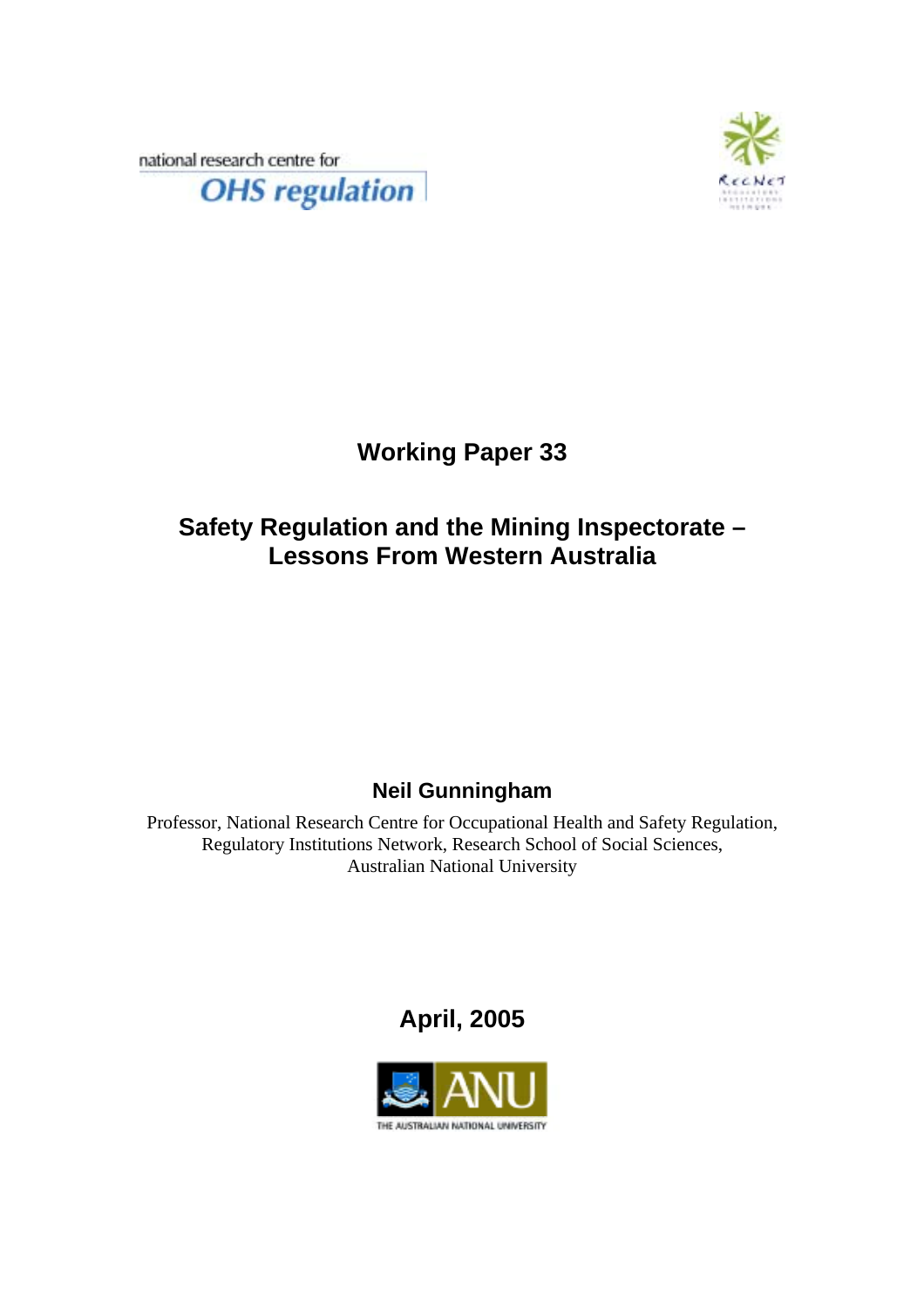### **About the Centre**

The National Research Centre for Occupational Health and Safety Regulation is a research centre within the Regulatory Institutions Network (RegNet), in the Research School of Social Sciences, at the Australian National University. The Centre is funded by the National Occupational Health and Safety Commission (NOHSC).

The aims of the Centre are to:

- conduct and facilitate high quality empirical and policy-focused research into OHS regulation, consistent with the *National OHS Strategy*;
- facilitate and promote groups of collaborating researchers to conduct empirical and policy-focused research into OHS regulation in each of the States and Territories;
- facilitate the integration of research into OHS regulation with research findings in other areas of regulation;
- produce regular reports on national and international developments in OHS regulation;
- develop the research skills of young OHS researchers; and
- assist in the development of the skills and capacities of staff of the NOHSC Office.

In order to achieve these aims the Centre undertakes research, supports a consortium of OHS regulation researchers in Australia, assists in the development of skills and capacities of staff of NOHSC staff and collaborates in research programs with other Australian and international researchers and research centres.

Address for correspondence:

National Research Centre for Occupational Health and Safety Regulation Regulatory Institutions Network (RegNet) Second Floor, Coombs Extension The Australian National University Canberra ACT 0200 Ph (02) 6125 1514 Fax (02) 6125 1507 Email nrcohsr@anu.edu.au Web [http://ohs.anu.edu.au](http://ohs.anu.edu.au/)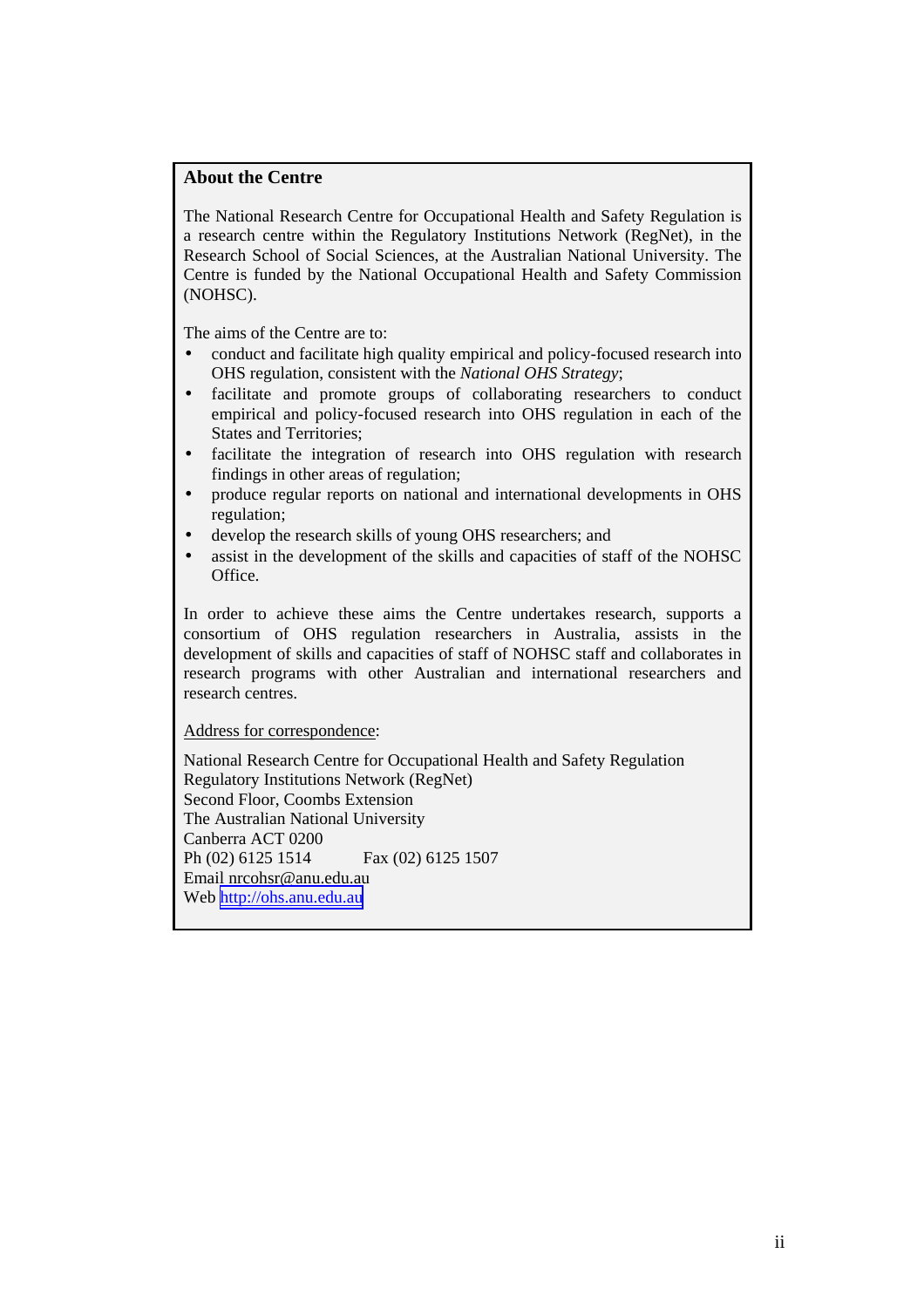## **Abstract**

This paper examines the role of mining regulation and its enforcement, principally in Western Australia. It begins by describing the activities of the Mines Inspectorate and then raising a series of concerns relating to the limitations of the regulatory status quo. In particular it examines the extent to which the Department of Industry and Resources (DoIR) inspectors rely on detailed prescriptive requirements to the detriment of performance and systems based approaches; the extent to which the DoIR audit process fails to monitor adequately the effectiveness of OHS management systems; the extent to which DoIR inspectors failed to consult adequately with worker representatives; the limitations of the inspectorate's current approach to enforcement action; and whether the inspectorate was sufficiently independent of the companies it regulated. It concludes with some broader reflections in response to the DoIR's vision of best regulatory practice, and by raising some practical issues concerning the lack of adequate regulatory resources.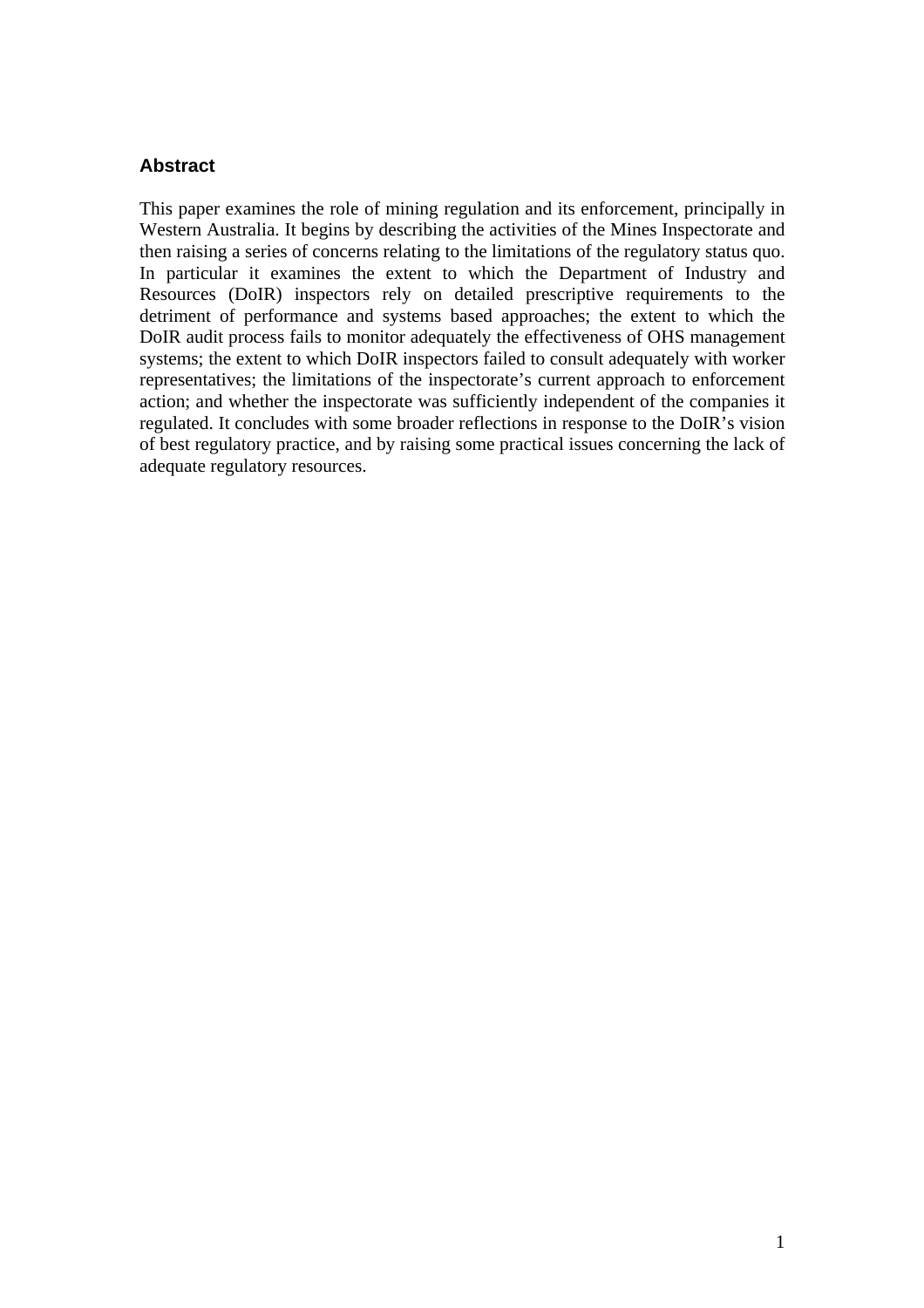### **Introduction**

 $\overline{a}$ 

For many years, the major mining states in Australia have maintained separate regulatory regimes to curb the incidence of work related injury and disease in that industry.<sup>I</sup> The justification for this approach has been that the hazards, culture and circumstances of the mining industry are sufficiently different from those of most other industry sectors as to merit the introduction of separate statutes and regulations.<sup>2</sup> The distinctive nature of mining regulation relates not only to the legislation itself, but also to inspection and enforcement, with some disturbing consequences which are the subject matter of this article.

The focus is on mining regulation and its enforcement in Western Australia, although there are some striking parallels with the approach to mining taken in Queensland<sup>3</sup> and, until recently, New South Wales.<sup>4</sup> The article argues that a failure to take account of developments in 'mainstream' OHS legislation has resulted in an approach to inspection and enforcement that falls so radically short of 'best practice' as to have seriously detrimental consequences for OHS. Although the implications of the British Robens Report of 1972 gradually influenced and shaped the mainstream OHS legislation of all the Australian jurisdictions and its enforcement,<sup>5</sup> it had far less impact on the mining sector.<sup>6</sup>

There could be no better or graphic illustration of the failings of mining inspection and enforcement in Western Australia than the findings of the Ministerial Inquiry on Occupational Health and Safety Systems and Practices of BHP Billiton Iron Ore (BHPBIO) and Boodarie Iron (BI) sites in Western Australia, handed down in November 2004.<sup>7</sup> Prompted by three deaths in three separate incidents in the Pilbara

[http://www.minerals.nsw.gov.au/\\_\\_data/page/1798/Mine\\_safety\\_review\\_report.pdf](http://www.minerals.nsw.gov.au/__data/page/1798/Mine_safety_review_report.pdf)

<sup>1</sup> *Occupational Health and Safety Act* 2000 (NSW); *Coal Mine Health and Safety* Act 2002 (NSW) and the *Mine Health and Safety Act 2004* (NSW); *Coal Mining Safety and Health Act 1999* (QLD); and *Mining and Quarrying Safety and Health* Act 1999 (QLD); *Mines Safety and Inspection Act 1994* and Regulations (WA); and the *Mines Safety and Inspection Amendment Act 2004* (WA).

<sup>2</sup> See for example *Review of the Mines Safety and Inspection Act 1994, Final Report* (hereafter the Laing Report) Ch 2, Perth, January, 2003.

<sup>&</sup>lt;sup>3</sup> Peter Shaw, *Review of Outcomes and Implementation of the Recommendations of the Report on the Inquiry into Fatalities in the Western Australian Mining Industry* (the Shaw Report), October 2000

[http://www.doir.wa.gov.au/documents/safetyhealthandenvironment/Shed\\_Safety\\_MOSHAB\\_ShawRep](http://www.doir.wa.gov.au/documents/safetyhealthandenvironment/Shed_Safety_MOSHAB_ShawReport.pdf) [ort.pdf](http://www.doir.wa.gov.au/documents/safetyhealthandenvironment/Shed_Safety_MOSHAB_ShawReport.pdf) (accessed 17 April 2005); Neville Wran and Jan McClelland, *New South Wales Mine Safety Review* (the Wran report)

<sup>&</sup>lt;sup>4</sup> Mining inspectors in New South Wales, while traditionally taking a 'softly softly' approach, have in recent years adopted an adversarial and much more punitive approach, at least following fatalities. See in particular the prosecutions of individual mine managers following the Gretley disaster.

<sup>&</sup>lt;sup>5</sup> See R Johnstone *Occupational Safety Law and Policy: Text and Materials* (2<sup>nd</sup> Ed), 2004, Ch 2. Thomson/Law Book, Sydney.

<sup>6</sup> Although the *Occupational Health and Safety Act 2000* (NSW) also applies to the mining industry.

<sup>7</sup> *Ministerial Inquiry: Occupational Health and Safety Systems and Practices of BHP Billiton Iron Ore and Boodarie Iron Sites in Western Australia and Other Matters*, Minister for State Development, Perth, November 2004 (hereafter "Ministerial Inquiry")

http://www.ministers.wa.gov.au/brown/docs/features/BHP\_Ministerial\_Inquiry\_Vol.pdf (viewed 17 February 2005). It should be noted that the writer was OHS advisor to the Ministerial Inquiry and that the relevant material below is drawn primarily from Appendix 4 (the Gunningham Report). It must be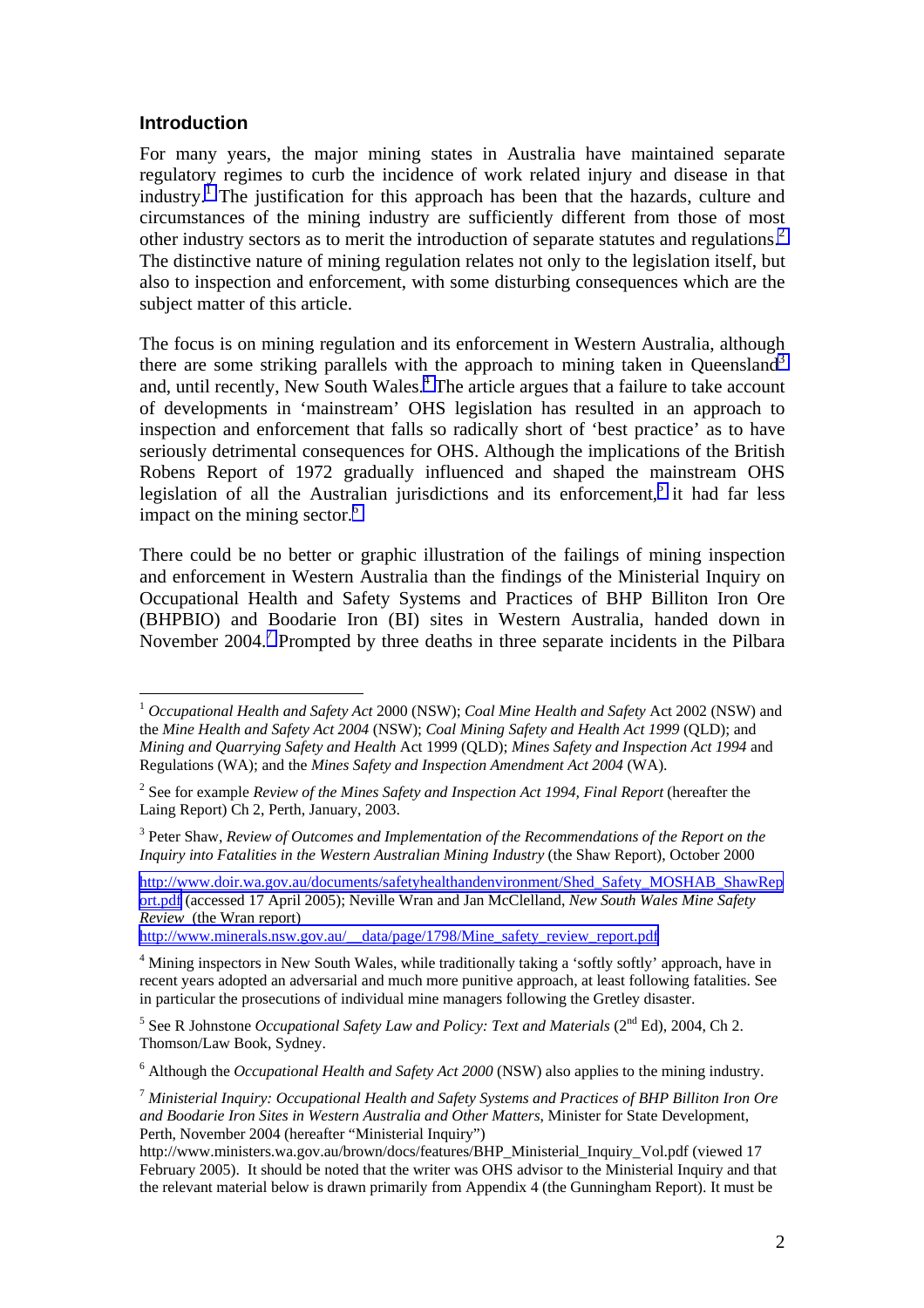in a single month, all relating to the activities of BHP Billiton, the Inquiry provides some disturbing insights into the state of mining regulation and its enforcement in that jurisdiction. It may also provide broader lessons concerning the appropriate role of OHS inspection and regulation in other states that are currently conducting inquiries or making major changes to the role of their regulatory agencies**.** 8

In terms of regulation and its enforcement, the focus of the report is on the performance of the Safety, Health and Environment Division (SHED) of the Department of Industry and Resources (DoIR) -also referred to as "the Mines Inspectorate" - which has the principal regulatory responsibility for OHS in the Western Australian mining industry. The agency administers the *Mines Safety and Inspection Act 1994* (WA) (hereafter MSIA) and the *Mines Safety and Inspection Regulations 1995* (WA) (MSIR).

## **The Regulatory Status Quo and Its Limitations**

While historically mine inspection has been the principal tool employed to assess the level of compliance with the MSIA, it is now considered important by the Department "to review the safety systems and procedures established by the mine managements through a more robust audit system."9 To achieve this, the Department now uses two types of audit. Management systems audits examine the way in which the safety responsibility of different parts of an organisation is handled across the management structure (horizontal audit). High Impact function audits scrutinise particular operational functions from their origins in management procedures and policies down to the point of physical application (vertical audits). How that inspection, audit and enforcement regime worked in practice, is the subject of the following sections.

### **A focus on detailed prescriptive requirements to the detriment of performance and systems based approaches**

OHS law may incorporate four main and conceptually distinct types of standards. These are prescriptive, general duties, performance-based and systematic processbased standards. This classification is now well recognized.<sup>10</sup> A prescriptive approach tells duty holders precisely what measures to take and requires little interpretation on their part. Such a standard identifies "inputs", that is, the specific preventive action required in a particular situation; rather than OHS outcomes. General duties (which form the basis of most OHS legislation of recent decades) set out general principles which duty holders must follow, such as ensuring health and safety as far as practicable. A performance standard specifies the outcome of the OHS improvement or the desired level of performance but leaves the concrete measures to achieve this end open for the duty holder to adapt to varying local circumstances. Systems based standards are process based (meaning they identify a particular process, or series of steps, to be followed in the pursuit of safety) and range from the requirement to

emphasized that that in no way does this working paper draw upon any confidential information to which the author was privy.

<sup>&</sup>lt;sup>8</sup> See the Shaw and Wran reports.

<sup>&</sup>lt;sup>9</sup> W:WMED/inspect/Reports/Response/Gmi045In, 9.

<sup>10</sup> See E Bluff and N Gunningham, *OHS Regulation for a Changing World of Work*, Federation Press, Sydney, 2004, Ch 1.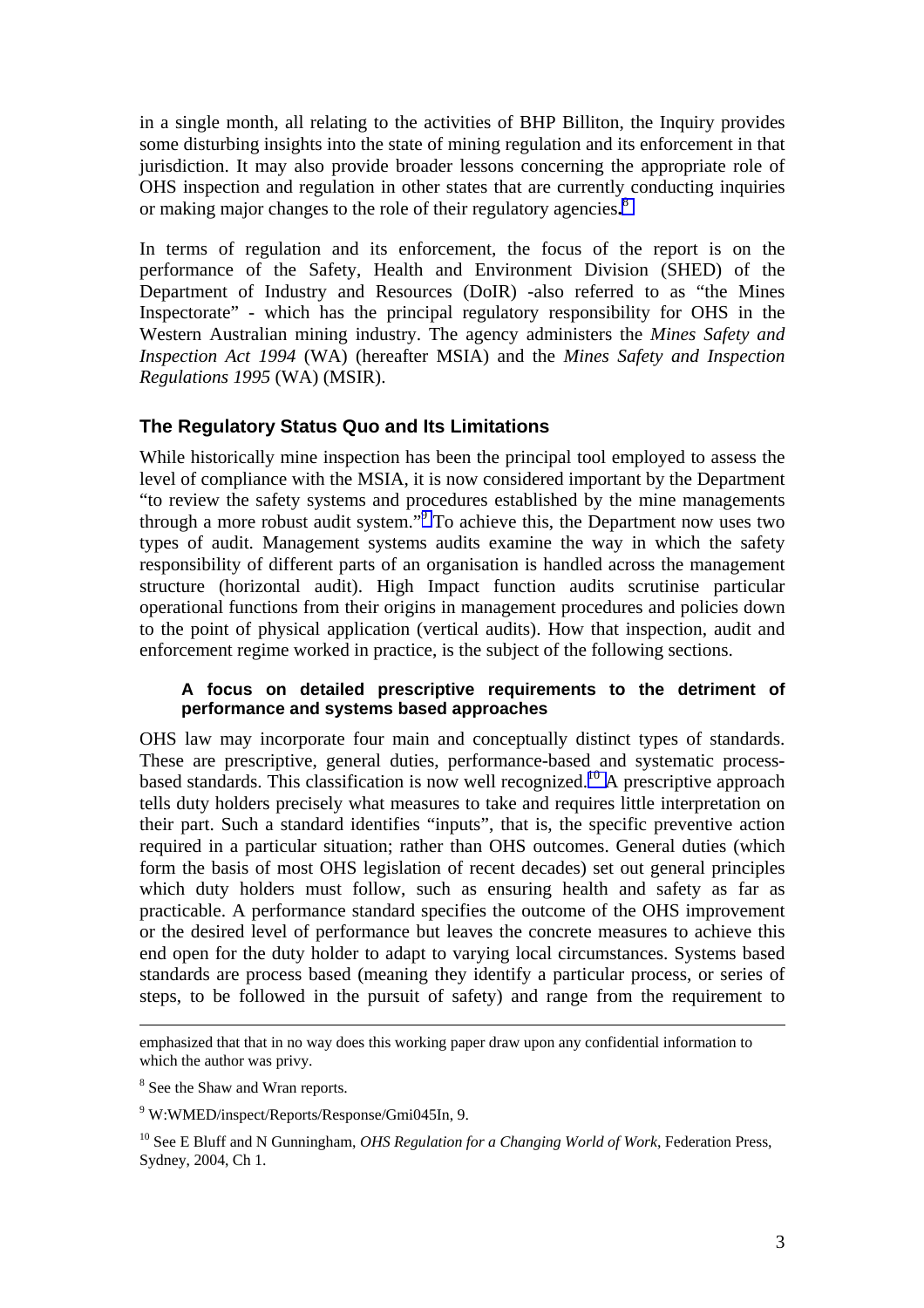identify hazards, and assess and control risks (found in many national standards) to the more ambitious requirement to engage in a systemic approach to OHS at organisational level.

As long ago as the British Robens Report of 1972 it has been recognised that there are substantial limitations to a prescriptive approach, not least that it tends to result in a mass of detailed law, difficult to comprehend and keep up to date, and that many problems "fall between the cracks" of the detailed regulations and are not addressed.<sup>11</sup> In contrast, general duties and performance standards have the virtues of establishing responsibilities in broad terms; of requiring duty holders to take OHS measures across the board, so far as practicable; and of encouraging them to address new hazards as they emerge. Because they are flexible, they facilitate innovation and least-cost solutions. The DoIR itself apparently accepts this view, stating in its submission to the Ministerial Inquiry that: "regulation should not be unduly prescriptive. Where possible it should be specified in terms of performance goals or outcomes".12

But although the principal legislation - the *MSIA -* is a Robens-influenced statute, it does not unequivocally reject the previous prescriptive regime. On the contrary, an examination of the *MSIR* reveals that legislators have been reluctant to let go of the mass of highly prescriptive regulatory detail that Robens felt was so counterproductive.<sup>13</sup> The result is that the general duties in the MSIA have been largely superimposed onto existing prescriptive regulations, rather than replacing them.

Where does this leave the inspectorate? One might imagine that they would exercise their considerable administrative discretion, mindful of the benefits of the Robens approach, and with a focus on general duties and risk control.<sup>14</sup> However, it is clear from a perusal of the Mines Record Book entries (which incorporate inspectors' reports) going back many years that far from adopting a broader general duty or performance based focus (or focusing to the extent practicable on risk assessment and control) the almost overwhelming concern of mines inspectors in the Pilbara is with very detailed breaches of highly specific regulations.<sup>15</sup> It is almost as though the inspectorate operates in a time warp in which the Robens Report and the legislation that has implemented that approach over the last thirty years had never existed. As a consequence of this approach it is impossible from reading the inspectors' reports to have any sense of whether particular duty holders were complying with their broader duties to ensure health and safety (as distinct from breaching particular guarding or housekeeping requirements from time to time), or how effectively they approached the important task of risk control. More broadly, it is unclear how effective or

<sup>11</sup> R Baldwin, C Scott and C Hood *A Reader on Regulation*, Oxford University Press, Oxford, 1998, 15.

<sup>12</sup> DoIR, *Submission to Ministerial Inquiry*, 18.

 $13$  This is acknowledged by the Laing Report op cit at para 367, where he states: "it is doubtful whether the Western Australian occupational health and safety system fully embraced the Robens view of regulations."

 $14$  It should be noted that although the MSIA refers to risk control, it does not explicitly incorporate a risk control hierarchy. Arguably, it should do so.

<sup>&</sup>lt;sup>15</sup> See Ministerial Inquiry, Appendix 4, sections 2.2.3; 3.2.3; 4.2.2; and 5.2.2.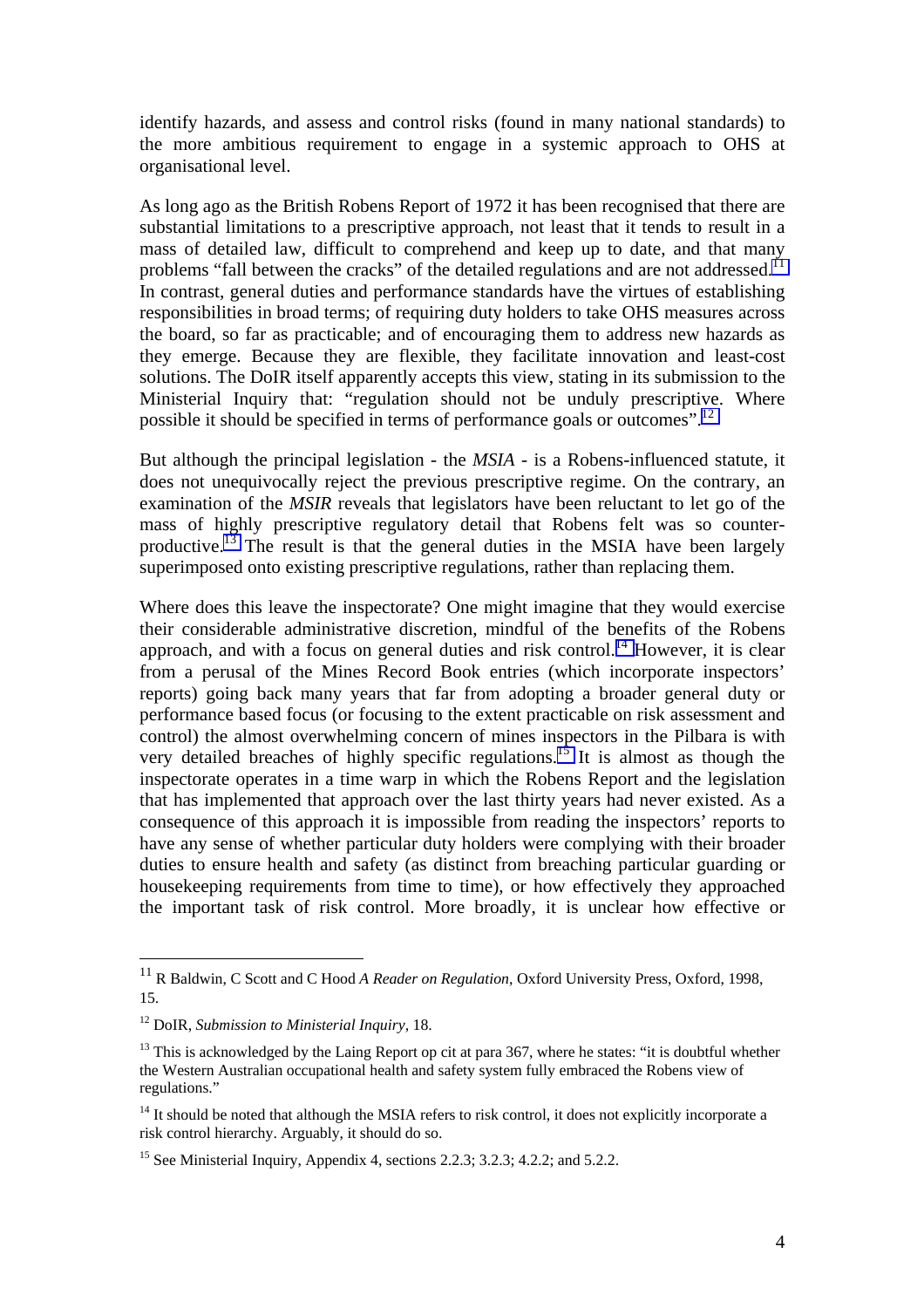otherwise their safety management systems might be, particularly in terms of implementation.

A response to these criticisms might be that the inspectorate does take account of the need for a broader systems base approach, through its program of OHS audits. But testing by results the practical application of the audit program left much to be desired. For example, one would imagine that the Booderie Iron facility (BI) would have been a high priority, given that it is a major hazard facility (albeit not formally classified as such) with a history of safety problems. Yet to date, only two HIF audits and a single management systems audit seem to have been conducted with regard to BI. The audits that have been conducted at BI are now rather dated and shed little light on contemporary safety systems and conditions. Nor is it clear whether BI modified its behaviour as a result of the audit or whether there was any follow up by the Department to verify whether improvements had been made. Moreover, the contents of a number of the audit reports also raise questions about their overall quality and appropriateness as a tool to improve OHS performance, with the commentary section of HIF audits (though not managements systems audits) frequently similar in attitude to the current prescriptive approach to inspections with all the limitations that implies.16

A further problem with the present prescriptive approach is that it does not distinguish between different sorts of organisations, but rather involves a largely mechanistic approach under which, seemingly, 'one size fits all'. This is surprising given that documents supplied by the Department suggest a much more nuanced approach, using a five fold classification of enterprises, which implies a different inspection strategy depending upon how each individual organisation rates in terms of the leader-laggard  $\text{continuum.}^{17}$ 

Whether the limitations identified above are largely a consequence of the level of training, qualifications and expertise of the current inspectorate is not clear. On the one hand, DoIR claims that the greatest strength of the Mineral and Petroleum Services Group lies in the technical excellence and competence of its staff.<sup>18</sup> On the other hand, in its submission to the Laing Report, it acknowledged that "the increasing focus on performance-based safety systems requires greater emphasis on auditing safety and health management systems. As well as technical skills, therefore, the Mines Inspectorate now needs skills in risk management systems, safe systems of work, safety promotion, behavioural safety, and effective communication. This implies a broader mix of professional backgrounds than has traditionally been the case in mining."19 Certainly a report prepared by the Mines Occupational Safety and Health Advisory Board (MOSHAB) at the end of 1998 stated that that the inspectorate's current skills base falls far short of what is required and that there is a

<sup>&</sup>lt;sup>16</sup> This consists of a set of numbered standards or 'points' to which a yes or no response is required.

 $17$  The five categories are: vulnerable; rule followers; robust; enlightened; and resilient.

<sup>18</sup> DoIR, *Submission to Ministerial Inquiry*, 55.

<sup>19</sup> Laing Report, op cit, para 720.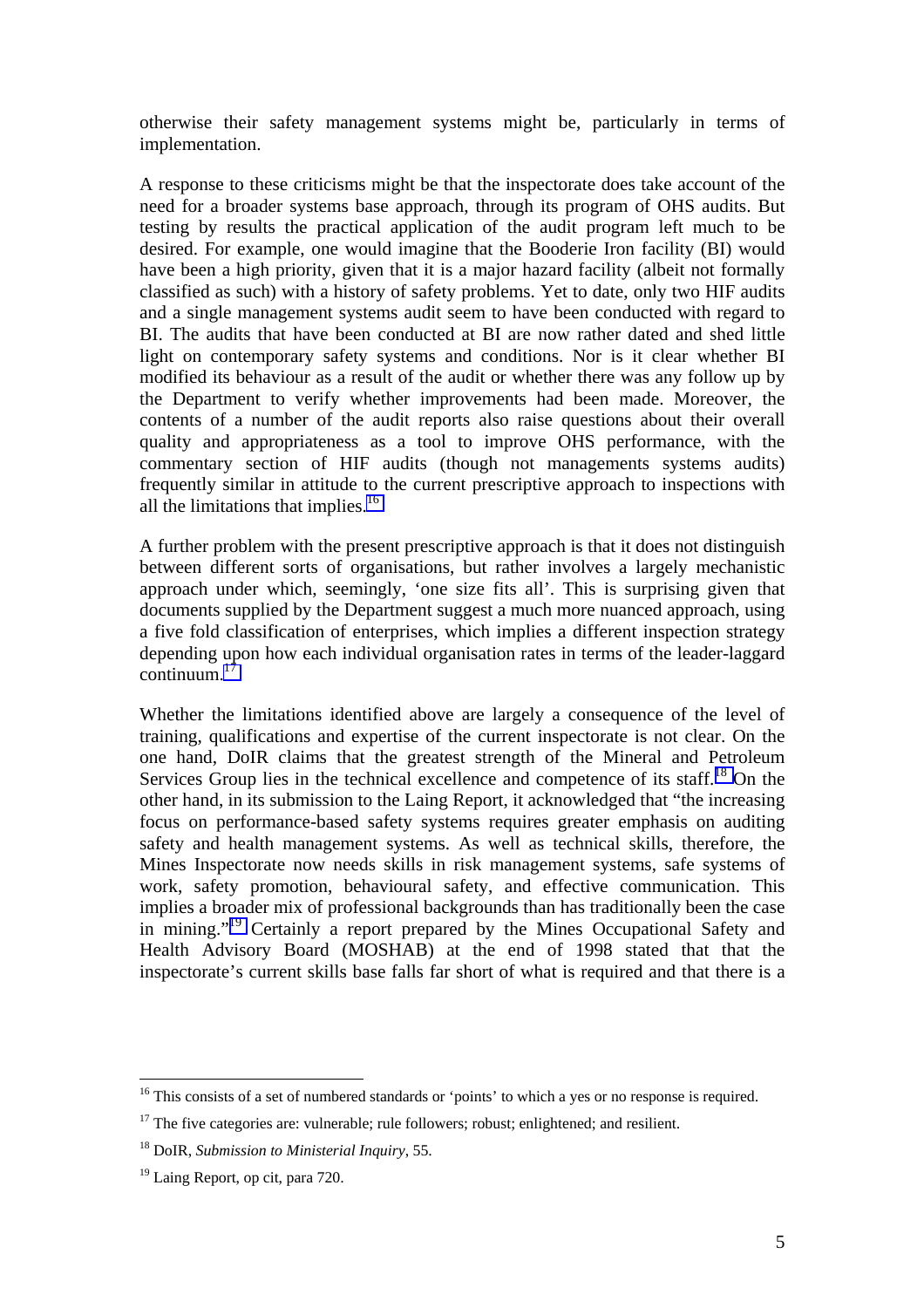'manifest failure' to carry out essential regulatory functions *"at all levels to the level of competency required."*<sup>20</sup>

The DoIR might benefit considerably from examining the Victorian experience, where the then Central Investigation Unit's "attempt to develop uniformly high quality investigations was initially hampered by antagonism from inspectors schooled in the traditional approach to investigation and enforcement …[a] difficulty overcome from 1998, when specialist investigators were brought together in the Investigations Unit and were responsible for all investigations."<sup>21</sup> It should also be noted that a variety of other measures, including re-training and the use of a manual explaining how to approach the general duties and establishing procedures to demonstrate practicability under those duties, were implemented to achieve change. It may be however, that unless the fundamental issue of resources and pay scales is addressed, that such measures would only have limited success. The issue of resources is revisited in the final section.

#### **A failure to consult with workers representatives on a regular basis**

It is widely recognised that competent, well trained and well-motivated safety and health representatives, will add value to the minerals industry by assisting in the industry's approach to reducing accident and injury rates and eliminating fatalities. However, they can only play this role if they are empowered to do so, and part of such empowerment comes (or should come) from their interactions with Departmental inspectors.

Yet in the Western Australian mining industry, there is reason to believe that safety representatives have not to date made as valuable a contribution as they might potentially have done. For example, the MOSHAB Safety Behaviour Study Survey of 2002 identified a need to develop a strategy to promote the role of Safety and Health Representatives (SHR) across the industry, and programs for the implementation by the industry to improve the effectiveness of SHR in mines.<sup>22</sup> A number of recommendations of the Laing Report also relate to SHR, including expanding the role of representatives to enable them to issue provisional improvement notices.<sup>23</sup>Yet despite recognition of the value of SHR and of their importance in empowering workers and improving safety, the past record of the inspectorate in this regard is a generally poor one. A perusal of past inspection reports suggests that it has been common for inspections to take place without consultation with any relevant safety representatives, that only in a minority of cases are safety representatives explicitly informed of an inspection, and only in an even smaller minority of cases do they actually take part in such an inspection. Certainly there is a trend towards greater consultation – more recent reports are much more likely to refer to consultation with a SHR than older ones, or to representatives being asked to assist in responding to a

 $^{20}$ J Torlach, "Mines Fatalities Inquiry – Western Australia – Opportunities and Initiatives [http://www.qrc.org.au/\\_files/docs/speeches/torlach.html 6,](http://www.qrc.org.au/_files/docs/speeches/torlach.html 6) summarising the MOSHAB Report.

<sup>21</sup> R Johnstone *Occupational Health and Safety, Courts and Crime*, Federation Press, 2004, p82.

<sup>&</sup>lt;sup>22</sup> MOSHAB subsequently endorsed the formation of a working group to consider and report on strategies and means to enhance the role of, and participation, by, safety and health representatives in the WA minerals industry.

 $23$  Laing Report, op cit, 153, 154.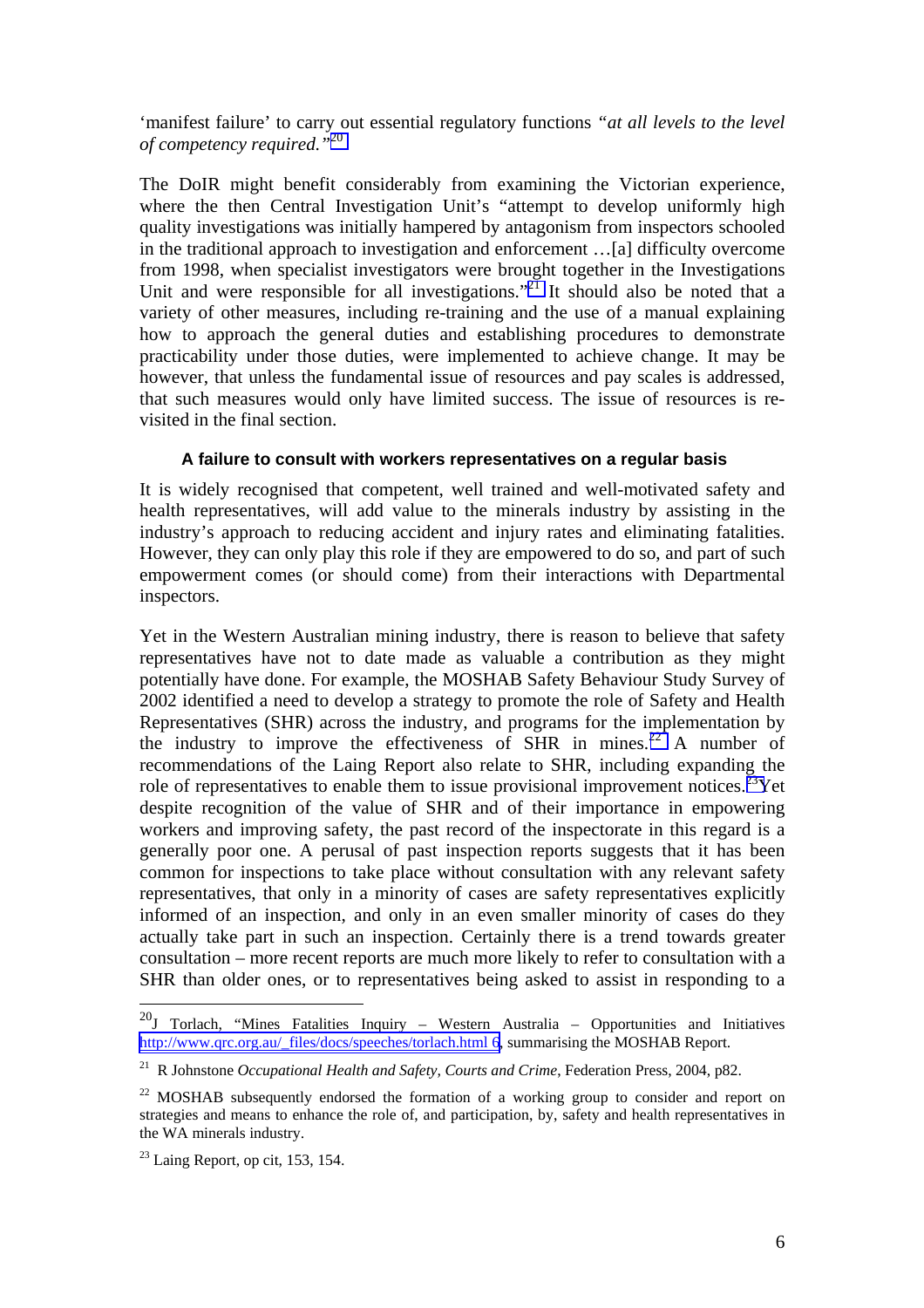questionnaire in systems based audits – but even today such consultation is hardly routine.

However, it should be acknowledged (i) that there may be practical difficulties in meeting with representatives at fly-in/fly-out and shift work operations and (ii) that the Department is aware of the issue and has made a commitment to "improve communications between the inspectorate and the industry, particularly the direct statutory representatives of the workforce on safety and health matters so that adequate consultation between the parties is ensured. $n^{24}$  Nevertheless, it is questionable whether it is satisfactory to assert that: "it is not possible to be definitive [about whether inspectors consult with safety representatives] as this may well vary from inspector to inspector, from mine to mine and from SHR to SHR."25 On the contrary, it might be argued that rather than merely encouraging inspectors to meet with SHRs whenever practicable, they should be directed to do so, a practice that is well accepted in many other jurisdictions.<sup>26</sup> Formal provision might also be made to ensure that a SHR has an opportunity to raise safety concerns privately with an inspector, and for ensuring that the complaints register, which appears to be in some disarray, is kept up to date and in a form where it can provide an effective tool for alerting the inspectorate not only to particular safety concerns but also to patterns of safety problems.

### **A failure to take appropriate enforcement action**

Experience of OHS regulation internationally suggests that the most effective enforcement approach is for regulators to steer a course between the extremes of tough sanctions (which in any event require the inspectorate to have more resources than are available to Australian inspectorates) and over-reliance on advice and persuasion. The challenge is to develop enforcement strategies that punish the worst offenders, while at the same time encouraging and helping employers to comply voluntarily. Ayres and Braithwaite, for example, argue for an enforcement pyramid which employs advisory and persuasive measures at the bottom, mild administrative sanctions in the middle, and punitive sanctions at the top. Regulators should start at the bottom of the pyramid assuming virtue – that business is willing to comply voluntarily. However, where this assumption is shown to be ill-founded regulators should escalate up the enforcement pyramid to increasingly deterrence-orientated strategies.<sup>27</sup>

In Western Australia, it would appear that prosecution is regarded as a tactic of last resort, generally to be reserved for occasions giving rise to death or serious injury, and that the Department operates almost exclusively in the lower reaches of the enforcement pyramid outlined above. That this is the case is not apparent from the Department's Enforcement and Prosecution Policy, which states that: "Enforcement is an essential element in controlling or regulating activities and gaining compliance

 $\overline{a}$  $24$  Mines Safety Branch, Business Plan 2004/05 15.

<sup>25</sup> DoIR, *Submission to Ministerial Inquiry 8*.

<sup>26</sup> See R Johnstone op cit*,* 510-511.

<sup>27</sup> See Ayres & Braithwaite *Responsive Regulation*, OUP, UK, 1992, Ch 2, Gunningham & Johnstone, *Regulating Workplace Safety*, 1999, OUP, UK. Chs 4, 6 and 7).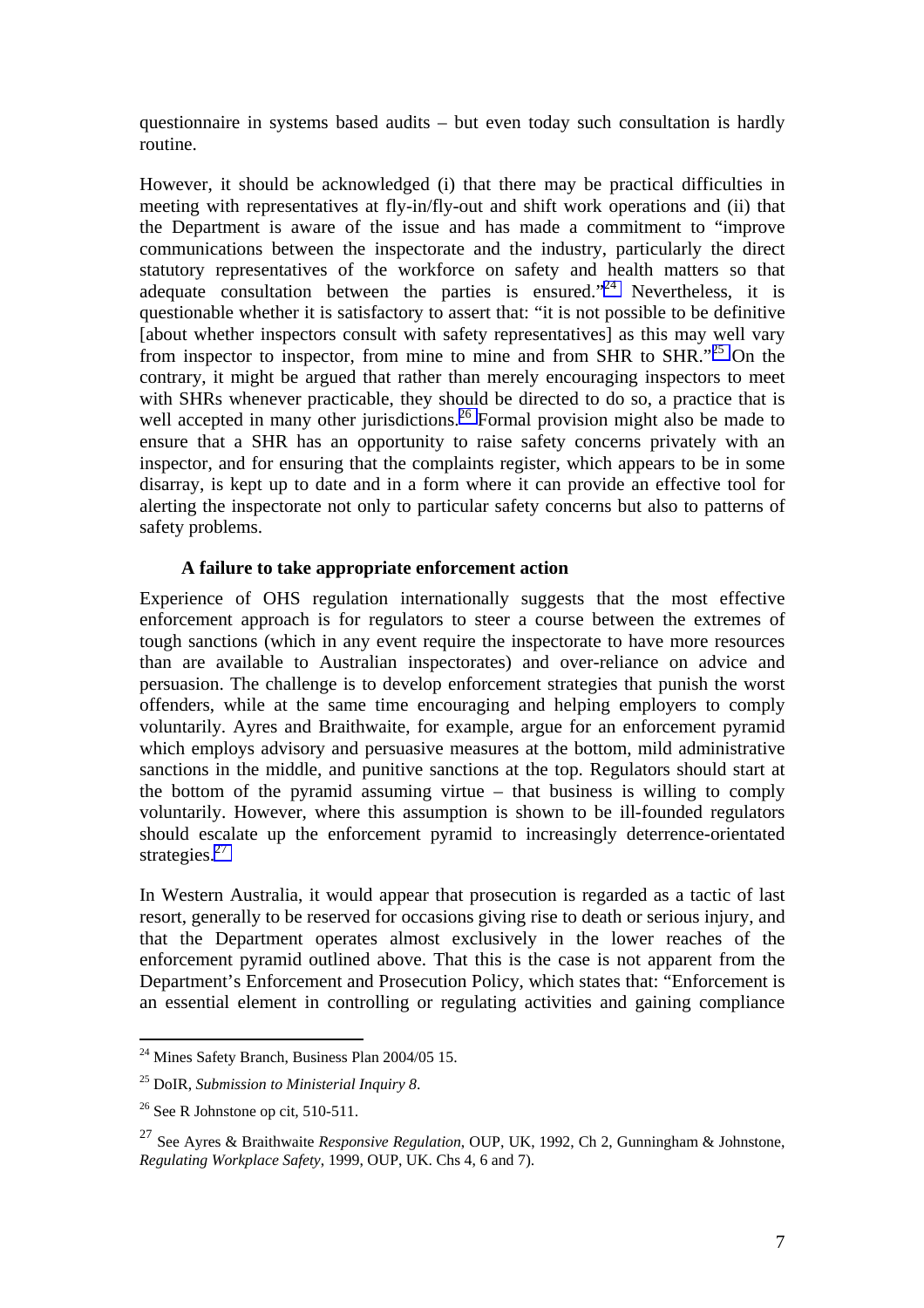with statutory requirements. This is done by detecting breaches, bringing them to the attention of the alleged offender, requiring corrective or preventative action, applying penalties (directly or through the courts) and providing deterrence."28

One key question that the Policy addresses is when the Department should decide it is appropriate to prosecute. The Department will exercise its considerable discretion consistent with the Enforcement and Prosecution Policy, which states that the need for any further enforcement action after an offence has apparently occurred will be determined using the following criteria (and applying stated principles<sup>29</sup>): seriousness of breach, failure to comply with either a legal direction or notice, culpability, level of broad public concern, due diligence procedures in place, voluntary action taken to mitigate any harm, cooperation and willingness to take remedial action, need for both specific and general deterrence, precedent that may be set by failure to take enforcement action, enforcement measures necessary to ensure compliance and failure to notify.30 The statement lists a number of circumstances in which, if there is sufficient evidence, DoIR will prosecute.

Little objection can be taken to the principles stated above. Nevertheless, it must be noted that in practice, the level of prosecutions would appear (on the basis of the very limited information provided by DoIR) to be very low. Notwithstanding very frequent identification of breaches by the inspectorate, there is very little evidence of any formal action being taken, beyond the giving of directions on some occasions.<sup>31</sup>

This concern about inadequate levels of enforcement by DoIR is not new. The Laing Report pointed to "the apparent downward trend in enforcement activity"<sup>32</sup> while noting that "a review of other material, including the level of compliance reflected in audits, suggests significant compliance failures continue and it may be surmised that the Department is not maintaining its previous level of enforcement activity.<sup> $33$ </sup> If, as it would appear, this remains the case today then it is a matter of considerable concern, in terms of achieving best safety outcomes. For as Laing also pointed out: "what is fundamental of course, is that those who are unwilling to comply with their safety and health obligations understand that prosecutions will be taken if there is a failure to comply with the Act".<sup>34</sup> Such an approach at the tip of an enforcement pyramid is essential for reasons of both specific and general deterrence, and is

<sup>28</sup>

30

[http://www.doir.wa.gov.au/safetyhealthandenvironment/726632F71F06404593BFE3760495DEB0.asp](http://www.doir.wa.gov.au/safetyhealthandenvironment/726632F71F06404593BFE3760495DEB0.asp accessed 3 Feb 2005) [accessed 3 Feb 2005](http://www.doir.wa.gov.au/safetyhealthandenvironment/726632F71F06404593BFE3760495DEB0.asp accessed 3 Feb 2005).

<sup>&</sup>lt;sup>29</sup> In summary these are: objective, proportionality and responsiveness, transparency, consistency, targeting, due process and natural justice, cost-effectiveness and policy compatibility.

[http://www.doir.wa.gov.au/safetyhealthandenvironment/726632F71F06404593BFE3760495DEB0.asp](http://www.doir.wa.gov.au/safetyhealthandenvironment/726632F71F06404593BFE3760495DEB0.asp accessed 3 Feb 2005) [accessed 3 Feb 2005](http://www.doir.wa.gov.au/safetyhealthandenvironment/726632F71F06404593BFE3760495DEB0.asp accessed 3 Feb 2005).

 $31$  Note that the power to issue directives under section 22 of MSIA to mine management to take certain corrective actions or to stop unsafe activity/equipment and withdraw persons from potentially hazardous areas directives are recorded in Mine Record Books and in the Mine Record Book database.

<sup>32</sup> Laing Report op cit para 764.

 $33$  Ibid.

<sup>&</sup>lt;sup>34</sup> Laing Report op cit para 771.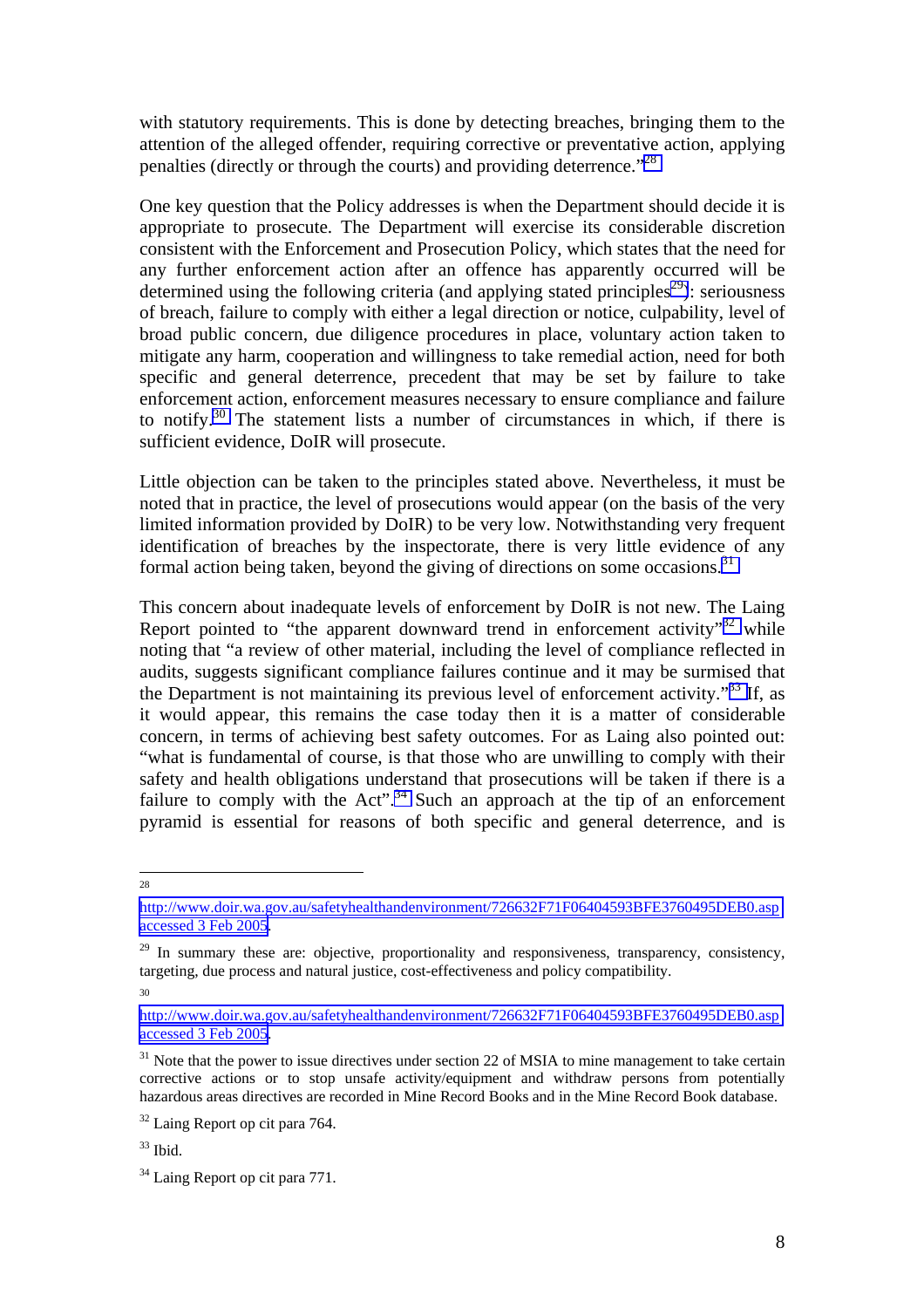demonstrably "an effective means of securing compliance".<sup>35</sup> The penalties contemplated under the 2004 Mines Safety and Inspection Amendment Act**,** *coupled with significantly greater enforcement* could be anticipated to have a positive effect on safety outcomes in the mining industry.

One significant obstacle to effective enforcement may well be the reluctance of the inspectors themselves to bring prosecutions, given their lack of experience and relative training in this regard. Again, the need to train inspectors in prosecution requirements and processes was noted by the Laing Report,<sup>36</sup> but it is not apparent from the documentation available that the Department has done so.

Finally, the importance of taking some form of enforcement action short of prosecution in appropriate circumstances must also be emphasised. There is convincing international evidence demonstrating that significant reductions in individual site level injury rates follow inspections which are *coupled with some form of penalty* (administrative notice etc).<sup>37</sup> However, routine inspections without any form of enforcement have no injury reducing effects.<sup>38</sup> The researchers' conclusion is that the imposition of formal action focuses managerial attention on risks that would otherwise have been overlooked. Many of the most obvious such penalties have not been available to the inspectorate (on-the-spot fines, improvement and prohibition notices) and the principle tool currently available – giving directions – has apparently being used less than in the past.<sup>39</sup>

However, it should be noted that the *Mines Safety and Inspection Amendment Act 2004* introduces new provisions relating not just to improvement and prohibition notices but also to enforceable undertakings, community service orders, publicity orders and restoration or remedial orders. However, even with such new powers, their impact will depend crucially on the willingness of the inspectorate to invoke them.

### **The risk of regulatory capture**

A number of aspects of the DoIR's behaviour – its approach to inspections, its approach to enforcement, its failure to consult with safety representatives on a regular basis, and the perception (disputed by  $DoIR<sup>40</sup>$ ) that it informs employers in advance of

<sup>35</sup> Wright M et al 2004, *Building an Evidence Based for the Health and Safety Commission Strategy to 2010*, Health and Safety Executive Research Report, 196, HSE Books.

<sup>36</sup> Laing Report op cit para 774.

<sup>37</sup> W Gray and J Scholz "Does Regulatory Enforcement Work?" *Law and Society Review*, 27:1: 177- 215, 1993 192 and A Hopkins *Making Safety Work,* Allen and Unwin, 1995, 90, cited in N. Gunningham and R. Johnstone, *Regulating Workplace Safety,* 1999, OUP, UK.

<sup>&</sup>lt;sup>38</sup> S. Shapiro and R. Rabinozitz 1997, "Punishment versus Cooperation in Regulatory Enforcement: A Case Study of OHSA" *Administrative Law Review*, 713. Baggs, Silverstein and Foley 2003 "Workplace Health and Safety Regulations: Impact of Enforcement and Consultation" *American Journal of Industrial Medicine*, 43, 483.

<sup>39</sup> Laing Report op cit, para 469.

<sup>&</sup>lt;sup>40</sup> In its response to questions from Mr Ritter the Department has stated that its "policy on prior notice" of inspection visits, both generally and in the Pilbara is what it has always been. It is not the policy generally for inspections to be notified in advance. The Department is aware of the perception that inspections are always notified in advance by the inspector. However, as Laing quite correctly identifies…there are other reasons why advance notice of the intention to visit may well be given".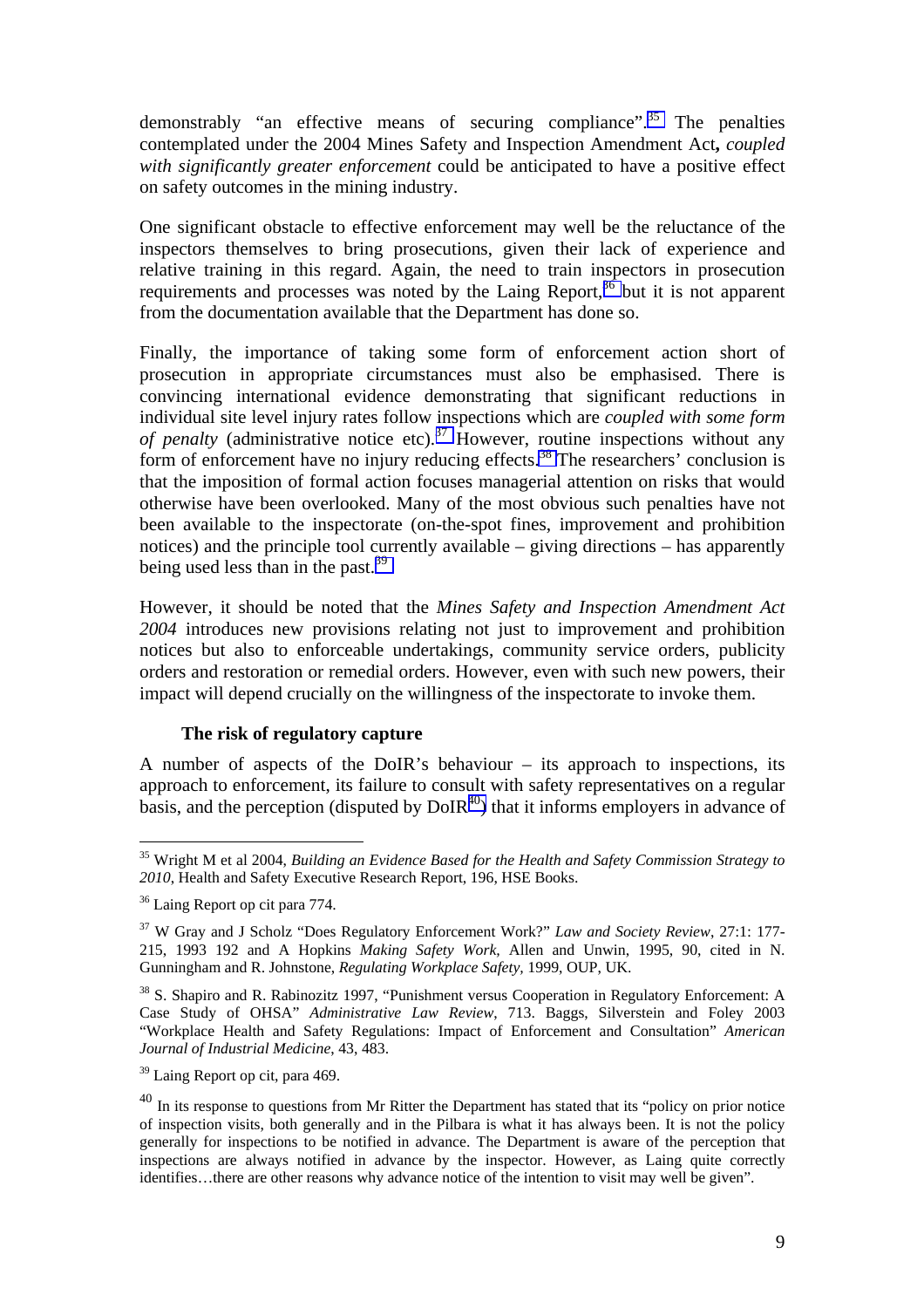its intention to inspect their premises – all raise the possibility that it has become too close to the industry it is responsible for regulating.<sup>41</sup> The implication is that DoIR has been 'captured' by the regulated industry and functions in a manner which is unduly sympathetic to their interests.

There is insufficient evidence available in the documented materials to reach a considered view on this question of regulatory capture. What can be noted is that (i) there is a perception of capture on the part of some Trade Unions and employees; and (ii) the position of the inspectorate within a Department of Industry and Resources which has principal responsibility for ensuring the productivity and economic success of the regulated industry provides fertile ground for industry capture. As regards (ii), such a conflict of interest was the very reason that in the United Kingdom responsibility for the regulation of North Sea Oil was removed from the Department of Energy to the Health and Safety Executive, following the Piper Alpha disaster in which 167 people lost their lives.<sup>42</sup> In a similar vein, the UK mines inspectorate also became part of the Health and Safety Executive following the enactment of the Health and Safety at Work Act.<sup>43</sup>

Whether the mines inspectorate should be similarly distanced from DoIR, in which it is currently located, and placed with WorkSafe WA is an open question. This is certainly not the first time that separation has been considered. For example, in recommending the amalgamation of the former Department of Minerals and Energy with the Department of Resource Development, the Reviewers noted "there is a need to separate clearly the regulatory/administrative resources function of the Department of Mineral and Petroleum Resources from the promotional/facilitation functions.44 The DoIR position is that there is a separation of the regulation and facilitation functions into the Mineral and Petroleum Services (MPS) and Investment Services groups respectively, and that this allows for explicit avoidance of potential conflict between regulation and facilitation. It also notes that "the most recent reports and reviews of the Government sector have further reinforced the merits of retaining all resource related roles in one agency."<sup>45</sup>

On the other hand, one submission pointed out that the corporate structure of the Department states: "As the lead economic development agency, the Department of Industry and Resources is focused on developing the State's industry and resources. This focus, together with the objective of achieving sustainable prosperity for Western Australia and it business partners, is driven by the Department's business and strategic planning groups."46 This might well give the impression that OHS comes a poor second to promoting the state's resource industry.

1

<sup>41</sup> For example, see Laing Report op cit, 75.

<sup>42</sup> Cullen, Lord (Chairman), *Piper Alpha Inquiry* (HMSO, London, 1990).

<sup>43</sup> See [www.hse.gov.uk/mining/legislat.htm](http://www.hse.gov.uk/mining/legislat.htm accessed 7 Feb 2005) accessed 7 Feb 2005.

<sup>44</sup> DOIR response to Ritter Inquiry 17.

<sup>45</sup> DoIR, *Submission to Ministerial Inquiry*, 7-8.

<sup>46</sup> [http://www.doir.wa.gov.au/aboutus/D51363F2CA014057994CB134C8BF1C9D.asp accessed 7 Feb](http://www.doir.wa.gov.au/aboutus/D51363F2CA014057994CB134C8BF1C9D.asp accessed 7 Feb 2005)  [2005.](http://www.doir.wa.gov.au/aboutus/D51363F2CA014057994CB134C8BF1C9D.asp accessed 7 Feb 2005)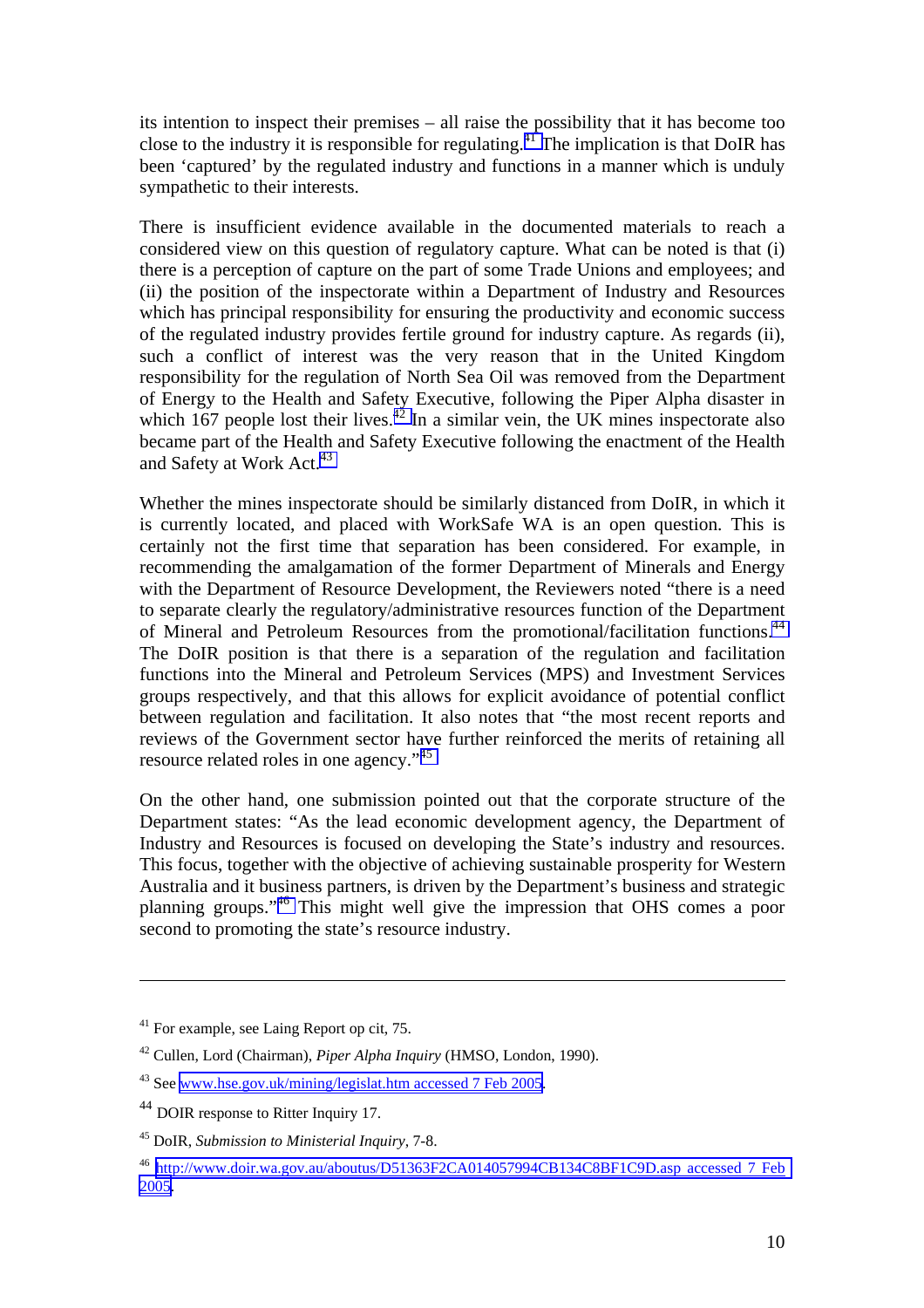## **Where Next: the DoIR and Best Regulatory Practice**

The DoIR submission to the Inquiry acknowledges that "As industry and community expectations change over time, the development of regulatory systems requires a process of ongoing improvement to ensure that regulation is efficient, effective, and maintains community confidence."<sup>47</sup>

In its submission, DoIR envisages best practice safety to be:

not in enacting more prescriptive legislative regimes but through legislation that introduces new concepts in approach to safety and health within the mining industry. These concepts include:

- Duty of care obligations that span from Directors' boardroom to individual workers;
- The use of risk management systems to control the inherent hazards and possible consequences of mining activities;
- A statutory requirement for each operation to have a formal Safety Management System in place; and
- Involvement in safety management processes by employees, employers and regulators.<sup>48</sup>

The present writer would not disagree with the broad thrust of this approach. Rather, what is striking is the gap between the present practices of the inspectorate 'on the ground' and the DoIR vision. As indicated in the previous section there are a number of ways in which this gap might be narrowed. But three broader points must be made.

First, as DoIR recognises, the journey from prescriptive standards to best practice regulation, does not end with the Robens-based general duties, but continues through to the development of a systems based approach to regulation (and in some circumstances to the introduction of a Safety Case regime). The argument that is now widely made by regulatory theorists and policy analysts is that most accidents are not simply due to the failure of technical measures, but usually involve an organisational or management failure, and that the best way of addressing such failure is a *procedure* oriented approach rather than a prescriptive one, which seeks to encourage companies not only to design their own self-regulatory processes but also "to engage in selfevaluation of those processes as an integral part of their broader regulatory requirements".<sup>49</sup> This is consistent with the thrust of the Laing Report, which refers to the need for "more explicit statements of risk management obligations under the Act and with reference to safety management systems".<sup>50</sup>

Second, such a systems based approach will only be effective if those systems are effectively implemented, for otherwise there is a severe risk of 'paper systems' and a tokenistic approach to the regulatory requirements. That is, it is only if the selfregulation and risk-management of the industry is closely scrutinised by government

<sup>47</sup> DoIR, *Submission to Ministerial Inquiry*, 7-8.

 $48$  Ibid.

 $49$  Ibid.

<sup>50</sup> Laing Report op cit para 432.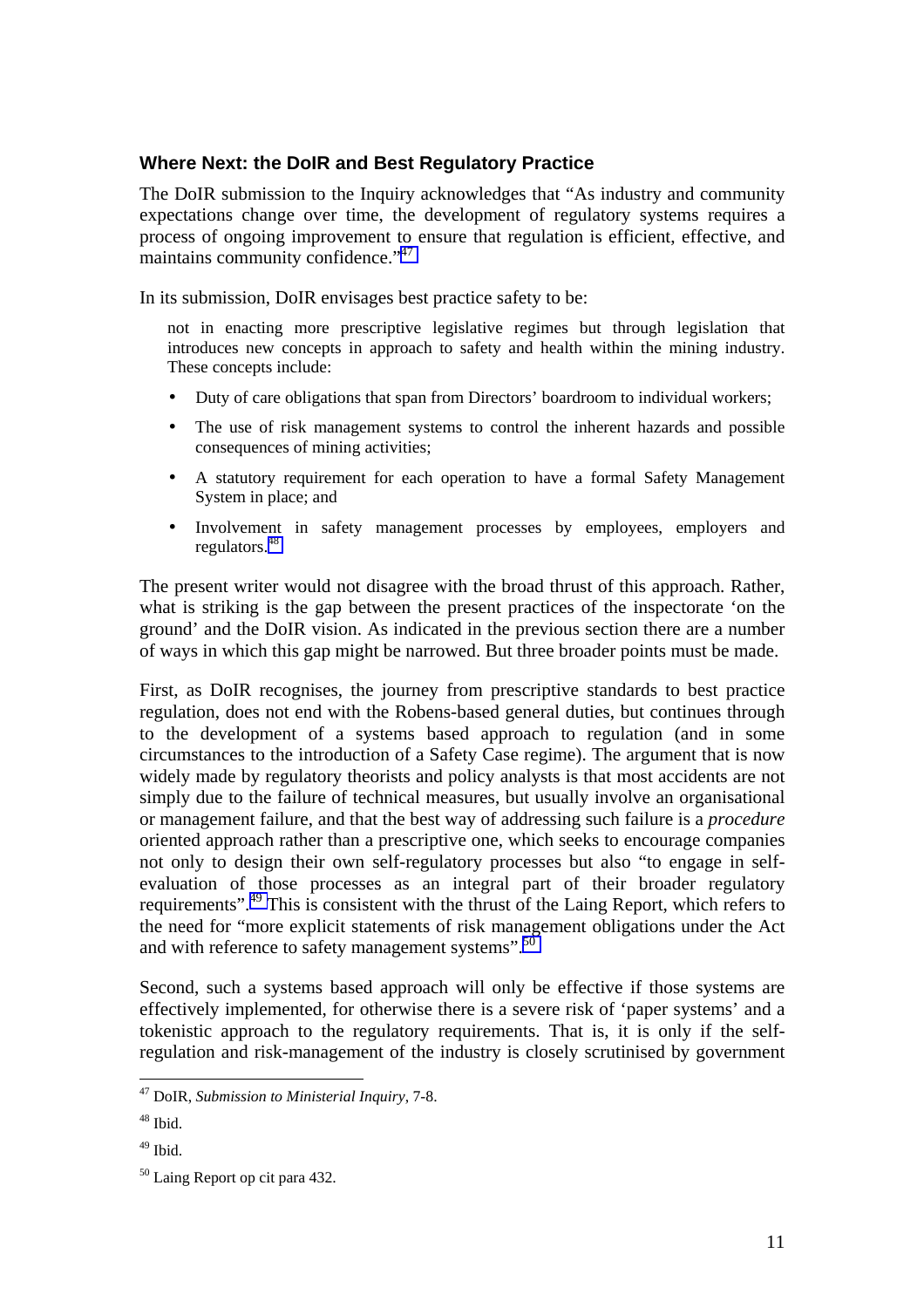with the threat of more direct intervention if it fails, that it an enterprise is likely to take effective action.<sup>51</sup> On this model, what is needed is a form of "meta risk management" or "meta-regulation" whereby government rather than regulating directly, risk-manages the risk management of individual enterprises; or, put differently, engages in independent risk assessment on basis of information supplied by the companies. As Christine Parker argues, the role of legal and regulatory strategies under this approach is to add the 'triple loop' that "forces companies to evaluate and report on their own self-regulation strategies so that regulatory agencies can determine the ultimate objectives of regulation are being met".<sup>52</sup>

But this leads to the third issue. Under a meta-regulatory approach (and under what, in Safety Case terminology is often referred to as a "goal setting" regime) the regulator's role is not to specify the individual action but to oversee the development of the process safety program. The problem is that enforcement is likely to be much more difficult in a goal-setting regime than under a prescriptive one with considerable judgment and skills required on the part of the inspector. Not only does the role of the inspectorate shift in emphasis from that of conventional inspection of the premises and plant to that of audit of the management system (a shift already under way within the inspectorate but with substantial limitations in its present form), but the inspectorate has now not only to rely on its judgment of the management system but must validate that judgment by detailed examination of its implementation in specific contexts.53

To return to an earlier point, inspectors trained to operate under a prescriptive approach are ill-suited to adapt to a meta-regulation/systems based approach. Experience with the Safety Case regime as it has applied to Australian off-shore oil confirms the need for highly skilled inspectors with risk analysis skills and a capacity to scrutinise the detailed requirements and operation of Safety Management Systems. As one highly experienced former Safety Case regulator points out: "Safety Case is produced in the knowledge that it will be scrutinised by a competent and independent regulator … the operator will carry out the process of preparing the Safety Case in a rigorous manner, in the knowledge that if it is not done properly it will be challenged by the regulator. This competence is also essential if the installation operator and … those who may be affected by the installation are to have confidence in the judgements made by the regulator".<sup>54</sup>

Again the Victorian experience is illuminating. In 1998, recognising that it had serious problems the Victorian WorkCover authority "undertook a major upgrade of its field staff to optimise their role as agents of change in Victoria's workplaces."55 It

 $51$  This is consistent with Laing Report op cit para 432.

<sup>52</sup> See generally, C Parker, *The Open Corporation*, Cambridge UK, 2003.

<sup>&</sup>lt;sup>53</sup> Torlach "The mining inspectorate, through is evaluation of project management plans, and the ongoing program of systematic auditing of mining operations, has the capacity to maintain pressure on each enterprise to develop and maintain these fundamental processes [of risk management] at the required levels" above n xxii, 7.

<sup>54</sup> P Wilkinson, "Safety Cases: Success or Failure?" NRCOHSR Seminar Paper 3 [http://www.ohs.anu.edu.au/publications/pdf/seminar\\_paper\\_2.pdf](http://www.ohs.anu.edu.au/publications/pdf/seminar_paper_2.pdf) (viewed 17 February 2005).

<sup>55</sup> Victorian WorkCover Authority, *Annual Report*, 1998-99, 19.